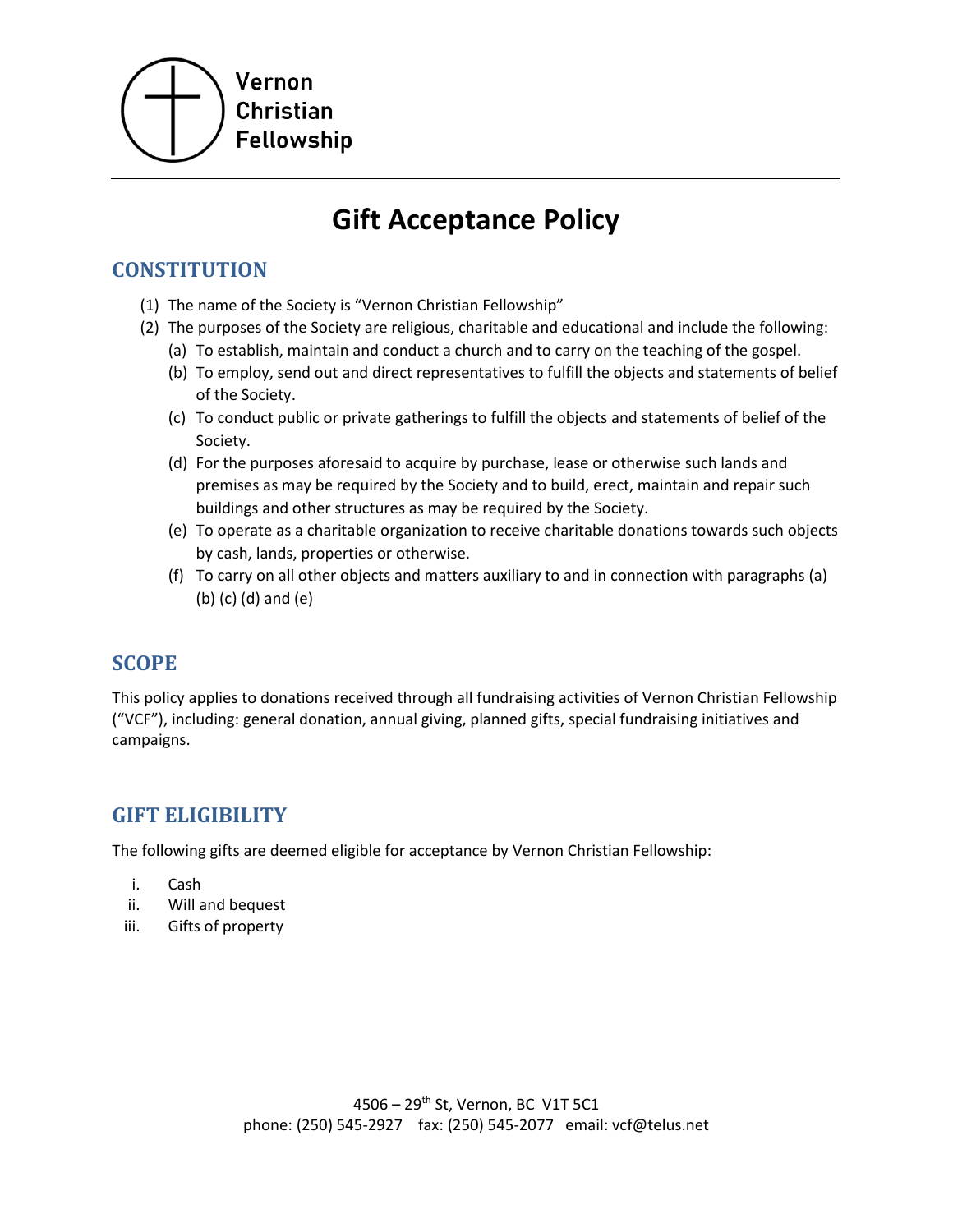

## **CASH**

Vernon Christian Fellowship accepts cash, e-transfers, and cheques or money orders made payable to "Vernon Christian Fellowship". Postdated cheques are accepted.

#### **WILL AND BEQUEST**

Bequests made to Vernon Christian Fellowship may qualify as a charitable gift if the terms and conditions of the bequest are acceptable under Vernon Christian Fellowship's gift acceptance policies. Official receipts will be issued to the estate of the deceased.

Vernon Christian Fellowship requires a copy of documents naming Vernon Christian Fellowship as a beneficiary for our files, prior to a tax receipt being issued.

#### **GIFTS OF PROPERTY**

Generally, gifts of property are not encouraged. All proposals for gifts-in-kind to Vernon Christian Fellowship shall be reviewed by the Board of Directors in conjunction with the accounting department, and legal counsel as necessary. Gifts of property will be reviewed with special care to ensure that acceptance will not involve financial commitments in excess of budgeted items or other obligations disproportionate to the use of the gift.

Gifts of property valued at or over \$1,000 given to Vernon Christian Fellowship with the intent of the donor to receive a tax receipt, must receive an independent external appraisal.

#### **PRINCIPLE**

As a matter of principle, we engage in the following practices:

- 1. VCF will not accept gifts that are not recognized by CRA, or violate federal, provincial or municipal laws.
- 2. VCF will not accept gifts, enter into partnerships, or accept support that will compromise its commitment to its purpose.
- 3. VCF reserves the right to accept or decline any gift. The final decision to decline a gift rests with the Board of Directors.
- 4. Ownership of all gifts directed to Vernon Christian Fellowship vests in VCF, whether said gifts are for the benefit of VCF generally or for some specific purpose in it.